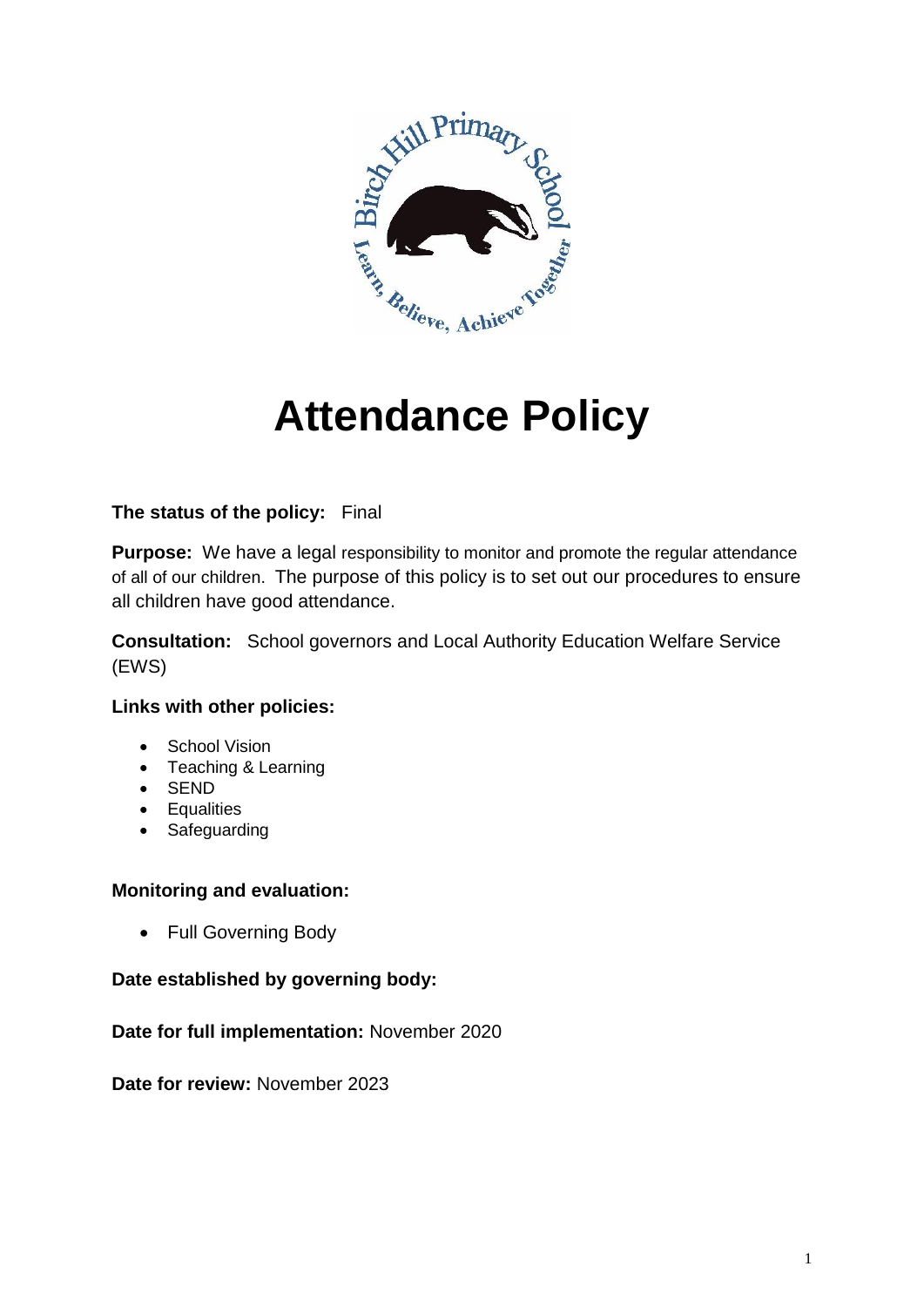*This School's Attendance Policy is set in consideration and consequence of the provisions of the following;*

- *The Education Act 1996*
- *The Education (Pupil Registration) (England) Regulations 2006, as amended by The Education (Pupil Registration) (England) (Amendment) Regulations 2013*
- *The Education (Penalty Notice) (England) Regulations 2007, as amended by The Education (Penalty Notices) (England) (Amendment) Regulations 2012 and The Education (Penalty Notices) (England) (Amendment) Regulations 2013*
- *Department For Education Guidance as from time to time issued in respect of school attendance matters*

#### **Introduction**

All children of compulsory school age have the right to an efficient full-time education, regardless of age, aptitude, ability and any special needs s/he may have. The Education Act of 1996 states that a parent is responsible for ensuring their child attends regularly and punctually. Regular school attendance is essential if a child is to make the most of the educational opportunity available to them.

The Court has determined that "Regular" attendance means that which is *"in accordance with the rules prescribed by the school" (Isle of Wight Council -v- Platt (6th April 2017) [Supreme Court] [2017] UKSC 28 (on appeal from [2016] EWHC 1283 (Admin).* 

Birch Hill Primary School takes seriously its responsibility to monitor and promote the regular attendance of all its pupils. It acknowledges that irregular attendance seriously disrupts continuity of learning, undermines educational progress, can lead to underachievement and low attainment and impedes the child's ability to develop friendship groups within school.

#### **Aims of this policy**

Parents, guardians and carers must ensure that they are fully aware of the school's policy concerning required attendance and with regard to the authorised and unauthorised absences of its pupils. This document details the responsibilities of individuals and groups involved and the procedures in place to promote and monitor pupil attendance.

#### **Absence**

This school expects its Pupils to attend school for the entire duration of the academic year, unless there are good reasons for the absence and the absence is authorised.

There are two main categories of absence:

**Authorised absence is when the school has accepted the explanation offered as satisfactory justification of the absence, or given approval in advance for the absence.**

# **Unauthorised absence is when the school has not received a reason for absence or has not approved a child's absence after a parent's request.**

Please be aware that when a parent telephones the school with information that their child is unable to attend due to illness or other circumstances, this may not be automatically authorised. Your child's current and previous school attendance will be taken into consideration and as a result the absence may not be authorised.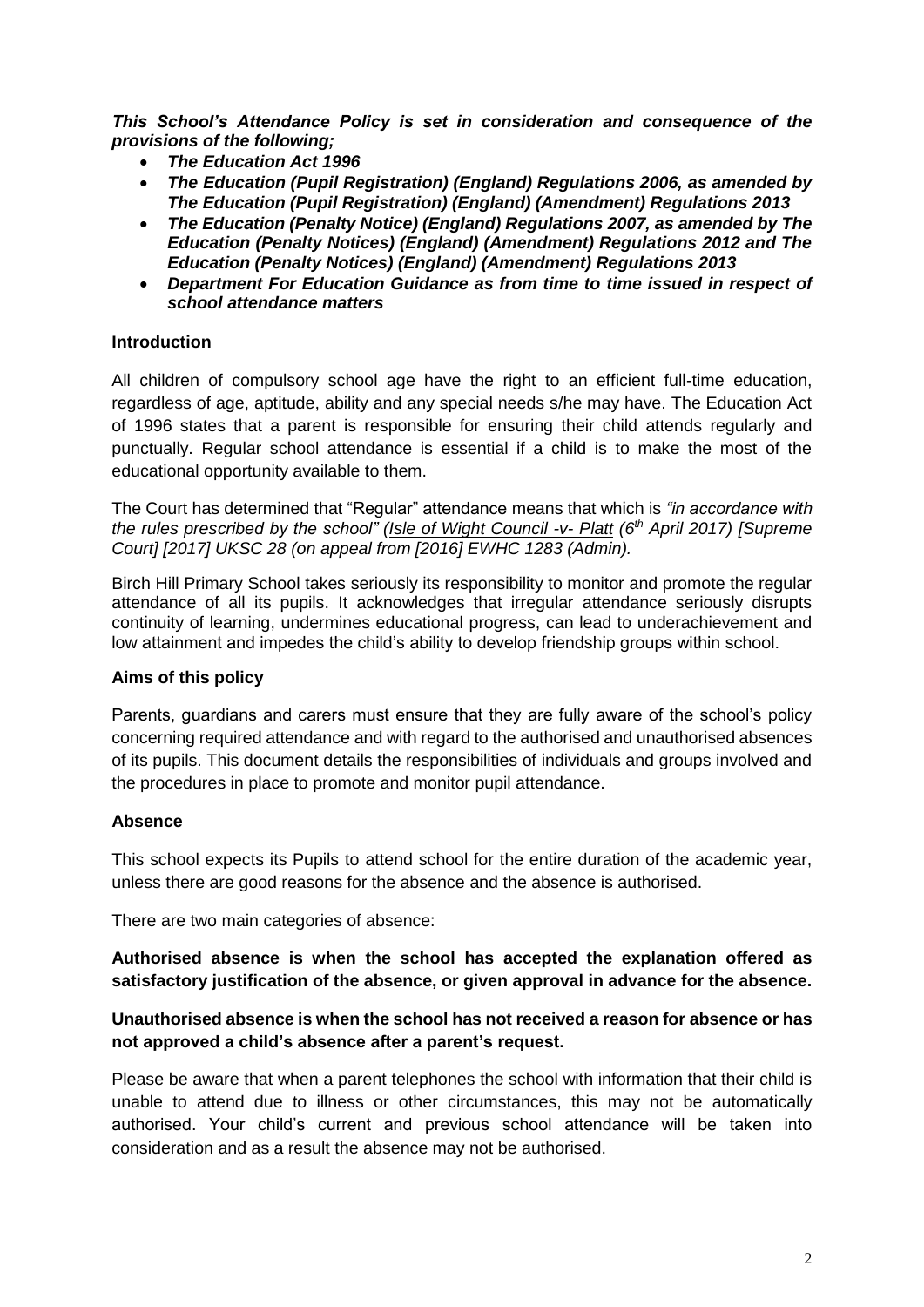Keeping your child off school with minor ailment such as headache or cold is not acceptable. Repeated absence will require us to request that you obtain evidence from your doctor's surgery, such as a stamped appointment card or a prescription. Please note that the school is not asking any parent to incur a charge for this information and will not be liable for the cost.

# **School Practice:**

# **School starts at 8:50 a.m. Registers are taken immediately; they are taken again at the start of the afternoon session.**

A child who arrives after the taking of the register is marked as late and the reason given and the number of minutes they are late are recorded.

A child who arrives after the registers close at 9:15 a.m. is marked as absent in the register.

Parents/guardians should always complete the online absence form on the school website, or send an email if their child is not attending school by 9:00am.

The Attendance Officer will telephone parents on the first morning of an absence if notification has not been received.

A 48 hour absence from school is required following sickness and/or diarrhoea.

Regular analysis of absenteeism will be carried out and letters will be sent to parents if attendance falls below expected levels.

If attendance does not improve, parents may be called in to discuss the matter with the Head teacher/Attendance Officer.

If there is no improvement, parents may be called in to go through an attendance action plan with the Head teacher/Attendance Officer

Further absence may result in referral to the Education Welfare Service which may result in a Fixed Penalty Notice or prosecution.

# **Lateness**

Parents and carers are expected to bring their child to school on time. A child arriving after registration is disruptive for the class and embarrassing for the child. Vital information is given at the start of the school day and the child's learning may be affected if he/she is not present for the full session. Punctuality is an important life skill. Persistent lateness will be followed up by the school and may be referred to the Education Welfare Service if it continues.

A pupil arriving late:

Should enter the building through the main entrance and report to the school office.

Parents are not permitted to take their child to the classroom as this disrupts teaching. If the arrival at school is after the registers have closed, the pupil will receive a 'U'. This equates to an absence although we are aware that the pupil is on the school premises in accordance with health and safety requirements.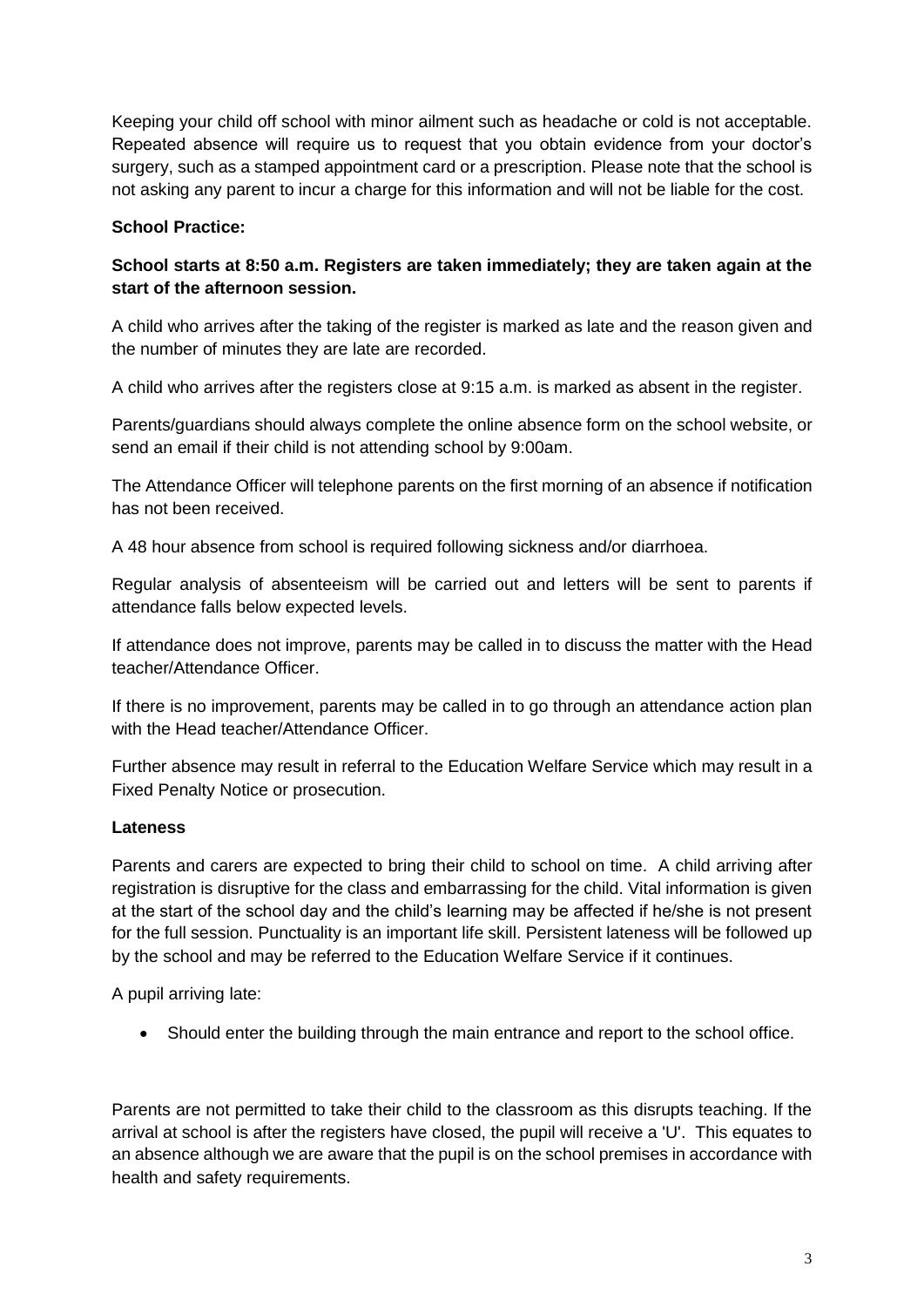If a pupil is late due to a medical appointment, they will receive an authorised absence coded 'M'. Please be advised that where possible doctors and dentists appointments should be made outside of school hours or during school holidays. You may be asked for proof of the appointment.

### **Term Time Leave of Absence**

At Birch Hill Primary School we believe term time absences should be actively discouraged. Our purpose is to ensure that your child achieves to their full potential and there is a clear link between poor attendance and underachievement.

However, we recognise that there may be occasions where a parent considers there are extenuating or compassionate reasons for such absence. As outlined in the Education (Pupil Registration) (England) (Amendment) Regulations 2013, the Head teacher will decide if the circumstances are "exceptional" and thus whether or not the absence will be "authorised".

# **Parent Action**

Parents must request leave as far in advance as possible, giving at least 2 weeks' notice.

The request, to be made by the parent with whom the child normally resides, must be made in writing using the "Application for Leave of Absence During Term Time" form available from the school office.

The request must include the reason why it is felt necessary to take leave during term time (the "exceptional" circumstances).

 Leave of absence will only be granted where the Head teacher considers it is due to 'exceptional circumstances'. Parent will be informed by letter within 7 school days as to whether the request has been authorised or unauthorised.

# **School Action**

On receipt, the Head Teacher of the school, or such person as duly authorised by the Head teacher to do so on their behalf, will consider the submitted application for leave of absence during term time and will take in to account the/any reason as given by the parent for seeking such leave of absence ahead of deciding whether or not such given reasons are, in their view, "exceptional" to merit the granting such leave of absence during term time.

The parent who submitted the application for leave of absence during term time will be notified by the school of the school's decision in response to the application.

Term time absence taken without authorisation may, where the criteria for doing so is met, be referred by the School to the Educational Welfare Service.

Referral may result in prosecution proceedings, or a Fixed Penalty Notice being issued in accordance with Bracknell Forest Council's *"Code of Conduct and Protocol for the Issuing of Fixed Penalty Notices".*

As a school we agree and endorse Bracknell Forest Council's "Code Of Conduct and Protocol For The Issuing Of Fixed Penalty Notices (Revised June 2017).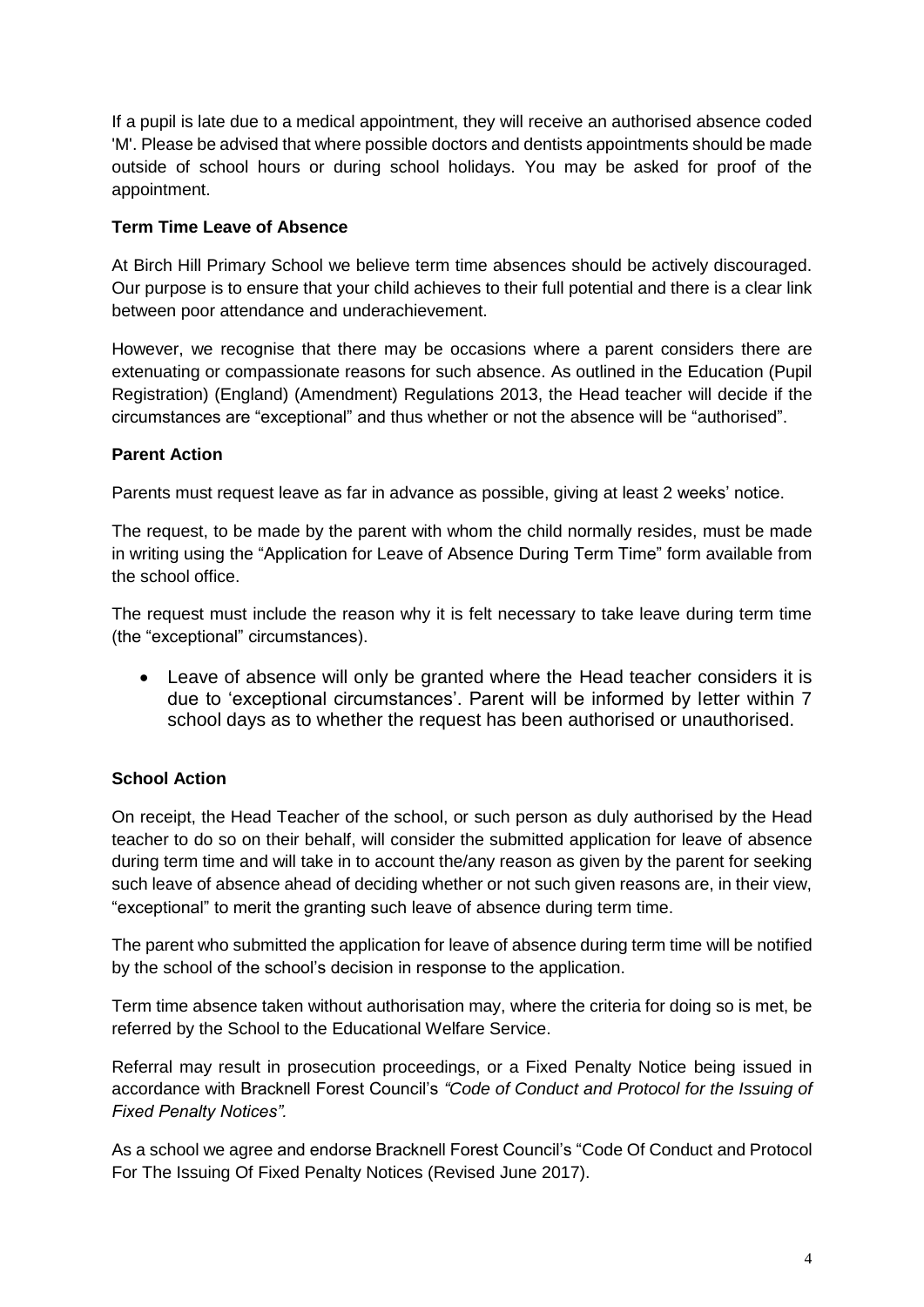If a Fixed Penalty Notice is issued, a separate Notice may be issued to each parent for each child. THE RATE PER PARENT PER CHILD WILL BE £60 IF PAID WITHIN 21 DAYS AND RISING TO £120 IF PAID BETWEEN 22 AND 28 DAYS.

If an issued Fixed Penalty Notice is not paid within the prescribed time limit for payment, each parent may be liable to prosecution at the Magistrates' Court for an offence contrary to Section 444 Education Act 1996, (failure to secure regular attendance at school of a registered pupil of compulsory school age), in the same way as if the Fixed Penalty Notice had never been issued.

The purpose of the Fixed Penalty Notice, where it is considered appropriate for such Notice to be issued, is to give a parent the time limited opportunity to avoid prosecution for a substantive offence contrary to Section 444 Education 1996. Any such prosecution following non-payment of an issued Fixed Penalty Notice will be for a substantive offence contrary to S. 444 Education Act 1996, rather than for non-payment of an issued Fixed Penalty Notice.

Prosecution for the substantive offence, if proved, may, in respect of the less serious offence contrary to S. 444(1) Education Act 1996 (being the parent of a child of compulsory school age who fails to regularly attend school), result in each such parent receiving a criminal conviction and /or Sentence by way of a Fine not exceeding £1,000.00.

Prosecution for the substantive offence, if proved, may, in respect of the more serious offence contrary to S. 444 (1A) Education Act 1996 (where the parent knows that the child is failing to attend regularly at the school and the parent fails without reasonable justification to cause that child to regularly attend school), result in each such parent receiving a criminal conviction and / or Sentence by way of a Fine not exceeding £2,500.00 and / or to a term of imprisonment not exceeding three months, or else any such community based Sentence as deemed appropriate by the Court.

In addition, in all cases where one of the substantive offences is proved, the Prosecution will seek an Order for the Defendant to pay a contribution towards the Prosecution Costs of the case, including investigation costs, the application for which will be served upon the Defendants at the time of the relevant Court proceedings.

In addition, when a Court passes a sentence, it must also order that the relevant "Victim Surcharge" be paid by Defendants. Revenue raised from the Victim Surcharge is used by Central Government to fund victim of crime services through the "Victim and General Fund". The amount of the Victim Surcharge to be paid by Defendants depends on the type of Sentence imposed and, in the case of an adult offender receiving the maximum level of Sentence applicable for the type offences covered by this Attendance Policy, may result in a Victim Surcharge of up to £170.00 per Defendant / parent.

In addition to any other Sentence imposed, the Court has the ancillary power to impose a "Parenting Order", not exceeding 12 months in duration, on parents, where the Court considers such an Order appropriate. Any person found guilty of failing without reasonable excuse to comply with the requirement of a "Parenting Order" or with a direction of the nominated Responsible Officer in respect of it is liable to Breach proceedings and, in the event of conviction for the same, to a fine, not exceeding £1,000.00, and or any other nonimprisonable Sentencing option available to the Court in such case.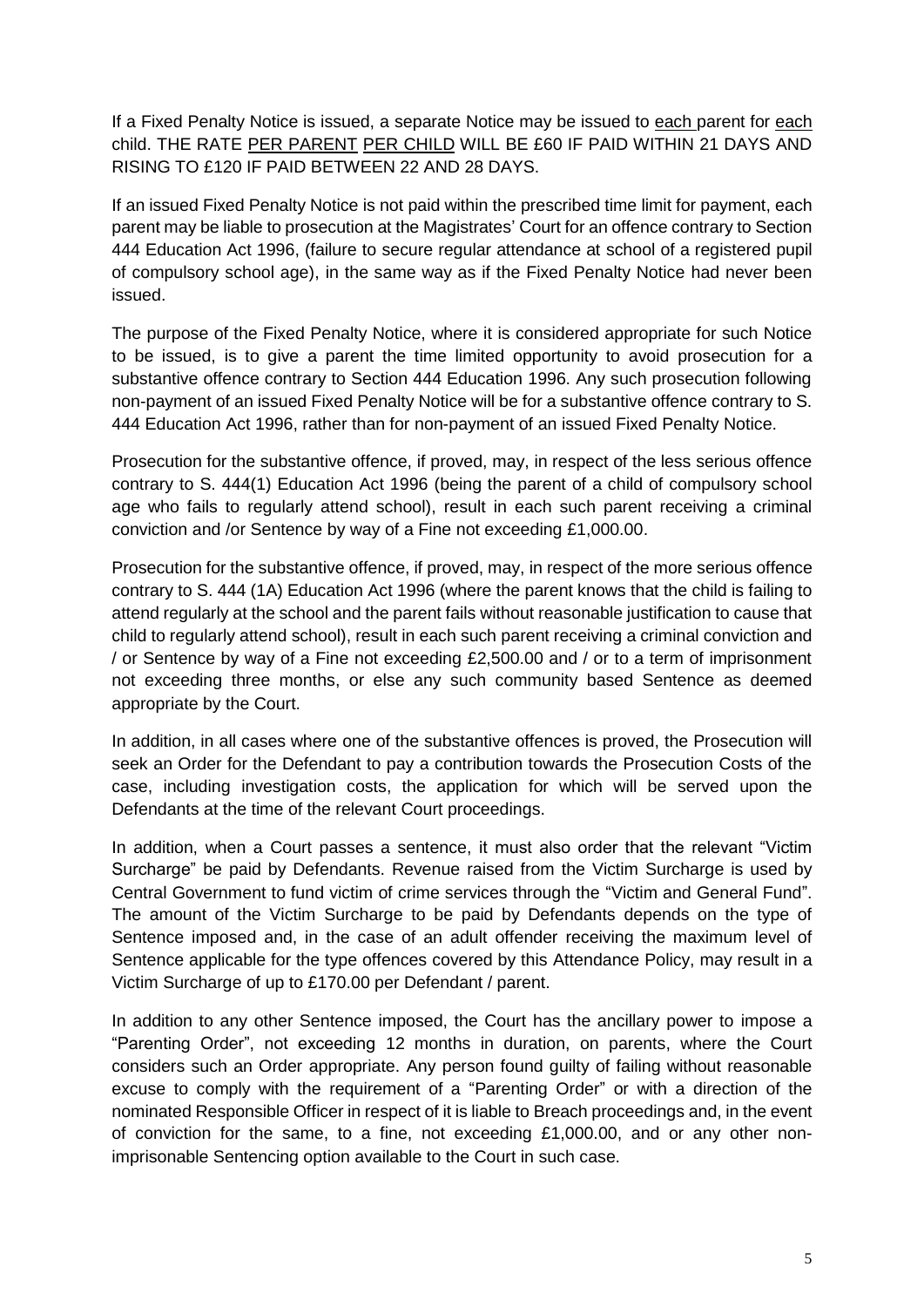Authorisation for term time leave will not be given for the following reasons:

- Availability or cost.
- Extended holiday at the beginning or end of the term.
- A term-time booking made in error by the parent or another person.

Any absence that has not been authorised may be referred to the Education Welfare Service and, where the criteria for doing so is met, may result in prosecution proceedings or a Fixed Penalty Notice being issued per parent per child

There are 190 school days (380 sessions) a year which every child is expected to attend. There are also approximately 71 days (142 sessions) of school holidays. Parents should ensure that family holidays are taken during school holiday periods only.

# **The role of the school management**

Pupils learn best when parents and staff work in partnership to maximise pupils' attendance at school and everyone is clear of expectations and procedures. We expect that as soon as your child starts their education at Birch Hill Primary School, you will abide by our attendance policy.

The staff at Birch Hill Primary School has an obligation to enquire and challenge the reasons for pupils' absences and/or lateness and do insist on written evidence for any such absences. There is also an expectation that the staff report concerns over absence and lateness to the Head teacher.

The school may send letters to parents, guardians or carers as to their child's current attendance level, unexplained absences or lateness or any other concerns.

The school collects information daily and weekly from the registers on absences.

# **The role of the Education Welfare Service**

The Education Welfare Service strives to support schools, parents and pupils with the aim of ensuring and promoting good attendance and punctuality. However, the Education Welfare Service also has a statutory responsibility under the Education Act 1996 to pursue non-school attendance and persistent lateness.

Section 444 of the Education Act states that "if a child of compulsory school age, who is a registered pupil at a school, fails to attend regularly at the school, the parents are guilty of an offence".

Bracknell Forest Council, through the Education Welfare Service, may issue a Fixed Penalty Notice or prosecute parents when children do not attend school regularly.

A Fixed Penalty Notice when requested by a Head teacher can be issued as long as the evidence for the request is robust and the following criteria are met:-

- Where there is a minimum of 10 school sessions of unauthorised absence (5 school days) in any 10 week period (these do not need to be consecutive)
- Where term time leave is taken without obtaining authorisation from the school
- Unwarranted delayed return from term time leave without authorisation